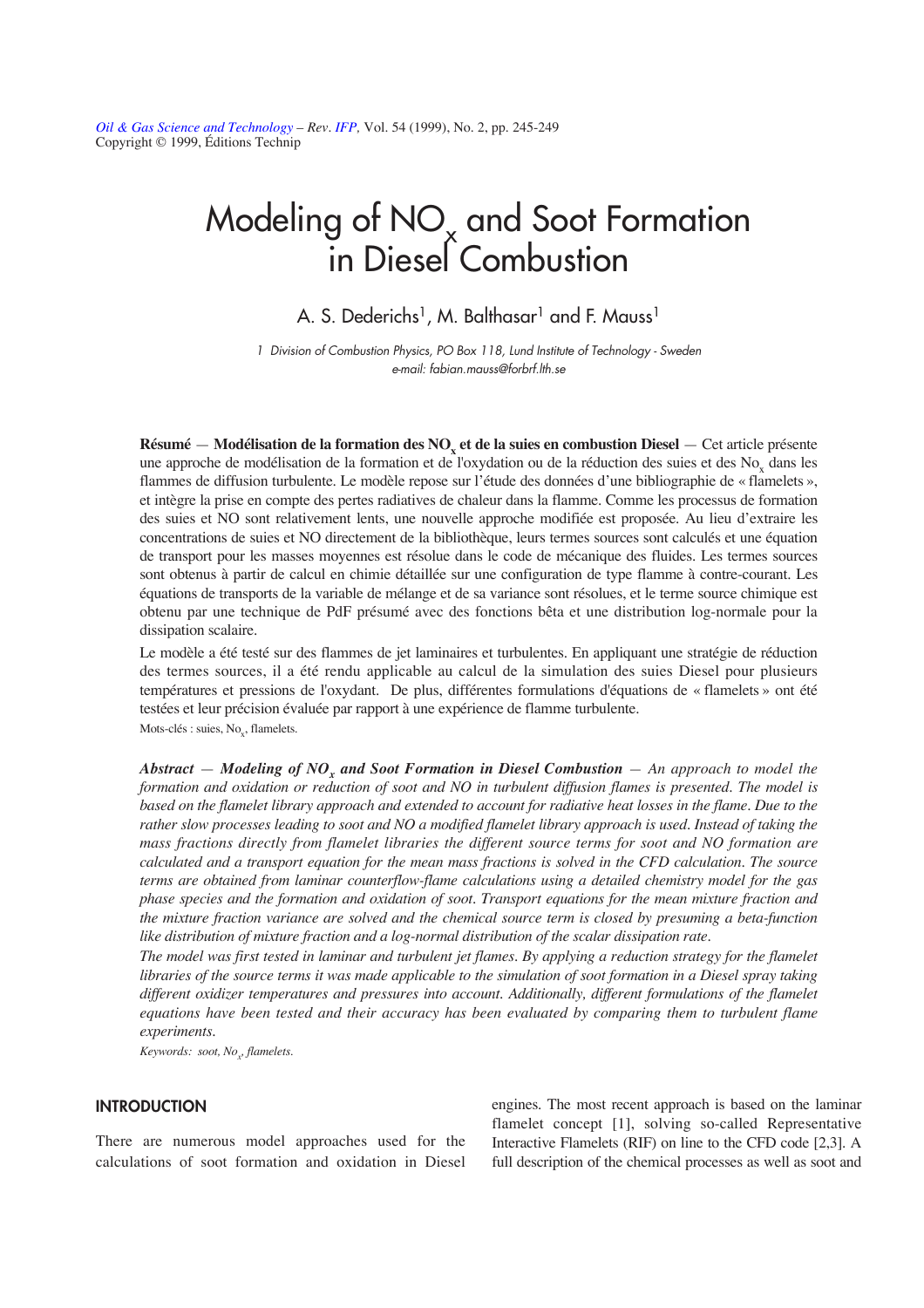NO<sub>y</sub> formation can be afforded without having to simplify the fluid dynamics, but it is time consuming, and might be difficult to incorporate in existing CFD codes.

Therefore a simpler approach based on stationary flamelet libraries of the sources of soot and NO formation and destruction was formulated [6]. This model represents, combined with a reduction strategy of the calculated flamelet libraries giving the flamelet libraries as algebraic functions, an attractive alternative for the simulation of pollutant formation in Diesel engines in terms of CPU time and computer storage requirement [7].

## **1 SOOT MODELING**

#### **1.1 Concept**

The approach contains detailed submodels for the gas phase, growth and oxidation of the Polycyclic Aromatic Hydrocarbons (PAH), as well as particle inception, PAH condensation on the soot surface and particle growth, fragmentation and oxidation due to heterogeneous soot gas-phase reactions. The formation of aromatic species in two-dimensional diffusion flames has been calculated on the basis of stationary flamelets [4]. However, the accuracy of this approach was limited due to the fact that the time scale of benzene formation was of the same order as the time scale of the convective terms perpendicular to the flamelets. The typical time scales for soot formation are even longer. Therefore either a Lagrangian description of the entire flamelet is needed [2, 5] or additional transport equations for the moments of the soot size distribution functions have to be solved [6]. For the latter approach the source terms of soot in a two-dimensional diffusion flame can be calculated with a detailed soot model on the basis of the classical flamelet concept. However, the growth of soot particles is slow in comparison with other chemical reactions or transport processes in the flame. An additional transport equation has to be solved in the CFD code for the soot volume fraction. Both approaches make use of the fact that the formation of soot still occurs in thin layers, so that the flamelet assumption is valid. The numerical effort for the Lagrangian description of the flamelets in turbulent flames is high, limiting the number of representative flamelets used in the calculations. These flamelets will then be distributed statistically in the computational domain.

The numerical effort of the source term library approach can be minimized by the fact that the growth and oxidation of soot can be calculated with the same accuracy either proportional to the outer surface of spherical particles, or proportional to the inner surface of porous particles. This effect is due to the finding that the surface of soot particles has a fractal dimension. Hence the accuracy of calculations with only one statistical moment of the soot size distribution function, soot volume fraction, assuming that growth and

oxidation are proportional to soot volume is as high as the accuracy of calculations with two statistical moments, soot volume fraction and soot number density assuming that the growth and oxidation are proportional to the soot surface of spherical particles.

The source terms of particle inception, surface growth and fragmentation, scaled by the local soot volume fraction, are stored in the flamelet library. Conventional flamelet libraries include the local scalar dissipation rate, the pressure, the composition of the fuel and the temperature on the air side of the flamelet or the enthalpy of the place of stoichiometric mixture. However, the libraries and interpolation schemes needed for the application in three-dimensional calculations set too high demands on computer storage and CPU time. Therefore the flamelet libraries for the source terms are reduced by fitting them to multi-parameter functions, resulting in simple algebraic equations and a parameter library. These are included as a source term in the transport equation of the soot volume fraction that is part of the CFD code.

### **1.2 The Detailed Chemical Soot Model**

The soot model used in the calculations relies on a detailed description of the physical and chemical processes developed by Frenklach [8] and further developed by Mauss [9] (see Fig. 1). It can be subdivided into the gas phase reactions, the growth of PAH and the processes of particle inception, surface growth, condensation and oxidation.

The gas phase reactions are modelled using a detailed chemical reaction [9]. mechanism for the combustion of heptane. It includes 89 species and 855 reactions and, is based on the mechanism of Chevalier *et al.* modified with recent kinetic data. The different formation and destruction pathways of NO are included in the mechanism.



Figure 1

Illustration of the different processes involved in the formation and oxidation of soot.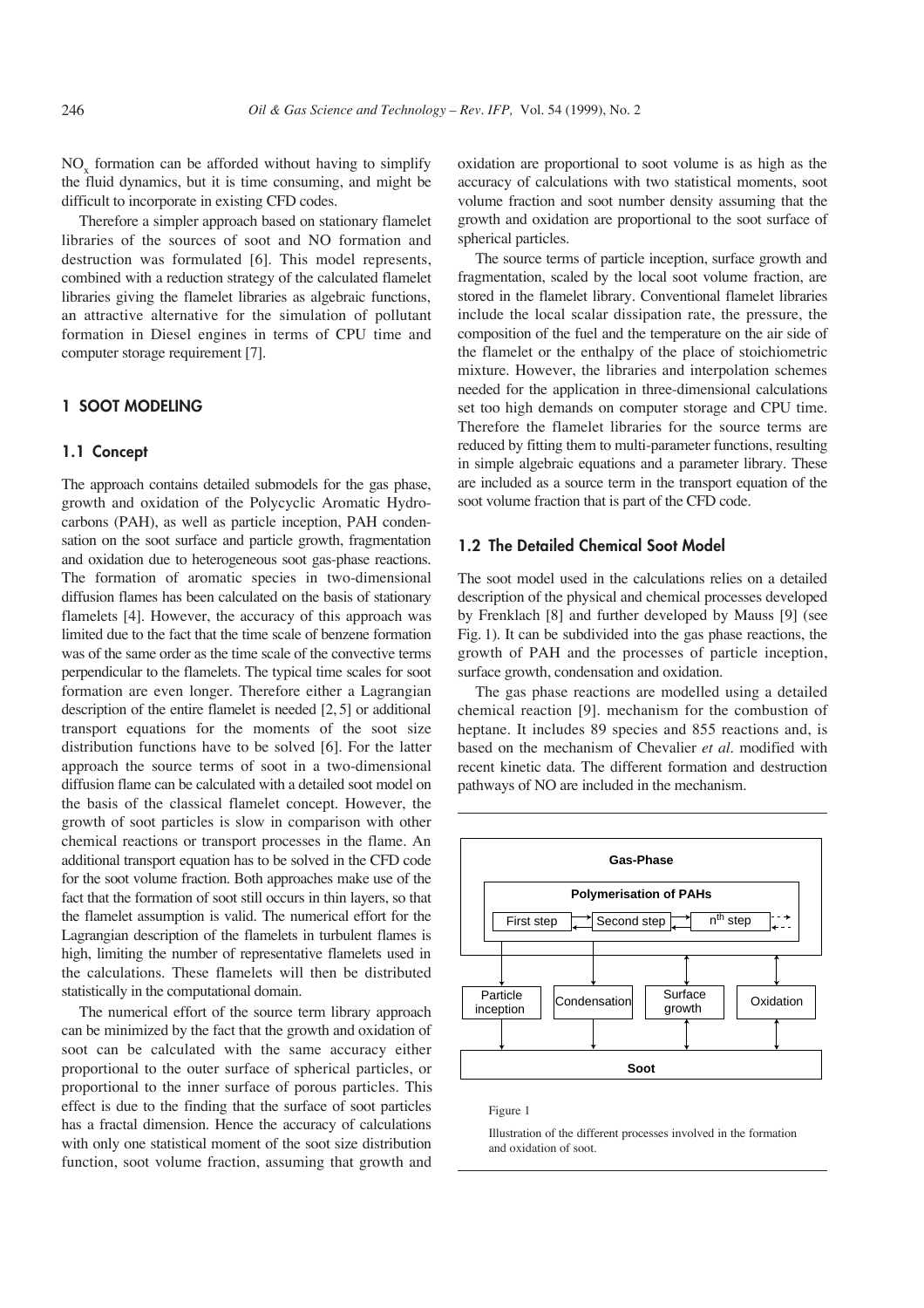Starting with benzene, a repeating cycle of hydrogen abstraction and acetylene addition that can be modelled as a fast polymerization process [9] describes the growth of PAH. Processes for particle inception, soot growth and oxidation are described by chemical and physical models. Physical models are applied to all coagulation processes, e.g. the coagulation of two PAH forming the first soot particles, the coagulation of PAH and soot particles describing the condensation of PAH on the soot particle surface. A chemical model is applied to the heterogeneous reactions occurring on the soot surface. Most of the soot mass growth is completed by surface growth of the soot particles by reaction with acetylene adding new aromatic rings in a similar manner as the PAH growth (HACA mechanism). The soot is oxidized by reaction with molecular oxygen and hydroxyl radicals.

The size distribution function of soot is calculated with the methods of moments proposed by Frenklach, where the moments are defined as:

$$
{}^{s}M_{r} = \sum_{i0,1}^{\infty} i^{r}N_{i} \qquad r = 0, 1, \cdots, \infty
$$
 (1)

with:

*Ni* the density of particle *i* and

the *rth*- moment of the soot size distribution. *s Mr*

 ${}^{s}M_{0}$  represents the particle density and  ${}^{s}M_{1}$  is proportional to the volume fraction of soot.

## **1.3 Flamelet Calculations**

The flamelet concept proposed by Peters [1] was applied to uncouple the flow calculations from the combustion processes. Equations for energy and species conservation are formulated assuming fast chemistry and a thin reaction zone as a function of the mixture fraction and the scalar dissipation rate that accounts for non-equilibrium effects. The flamelet equations are obtained by a co-ordinate transformation of the equations from the physical into the mixture fraction-scalar dissipation rate space. These equations can be simplified by determining the leading order terms with the help of an asymptotic analysis. To evaluate the accuracy of different assumptions leading to the classical flamelet equations the source terms of soot and NO formation and oxidation calculated for the fully transformed set of flamelet equations were compared to the solutions of simplified equations. Best results were obtained assuming unity Lewis numbers in the outer layer of the flamelet and non-unity Lewis numbers in the thin reaction layer. Solutions obtained with different flamelet equations for the source term of surface growth are given in Figure 2.

Radiation from soot particles is of importance in the modeling of jet diffusion flames. Therefore the flamelet approach was extended to capture this important feature (details in [11]). The source term in the flamelet enthalpy equation accounting for radiation was multiplied with a factor  $\alpha$ . Flamelet libraries for a variation of  $\alpha$  were calculated accounting for different radiation levels. Radiation



Figure 2

The source terms of surface growth for different flamelet formulations, the source term for NO in the mixture fraction-scalar dissipation rate space.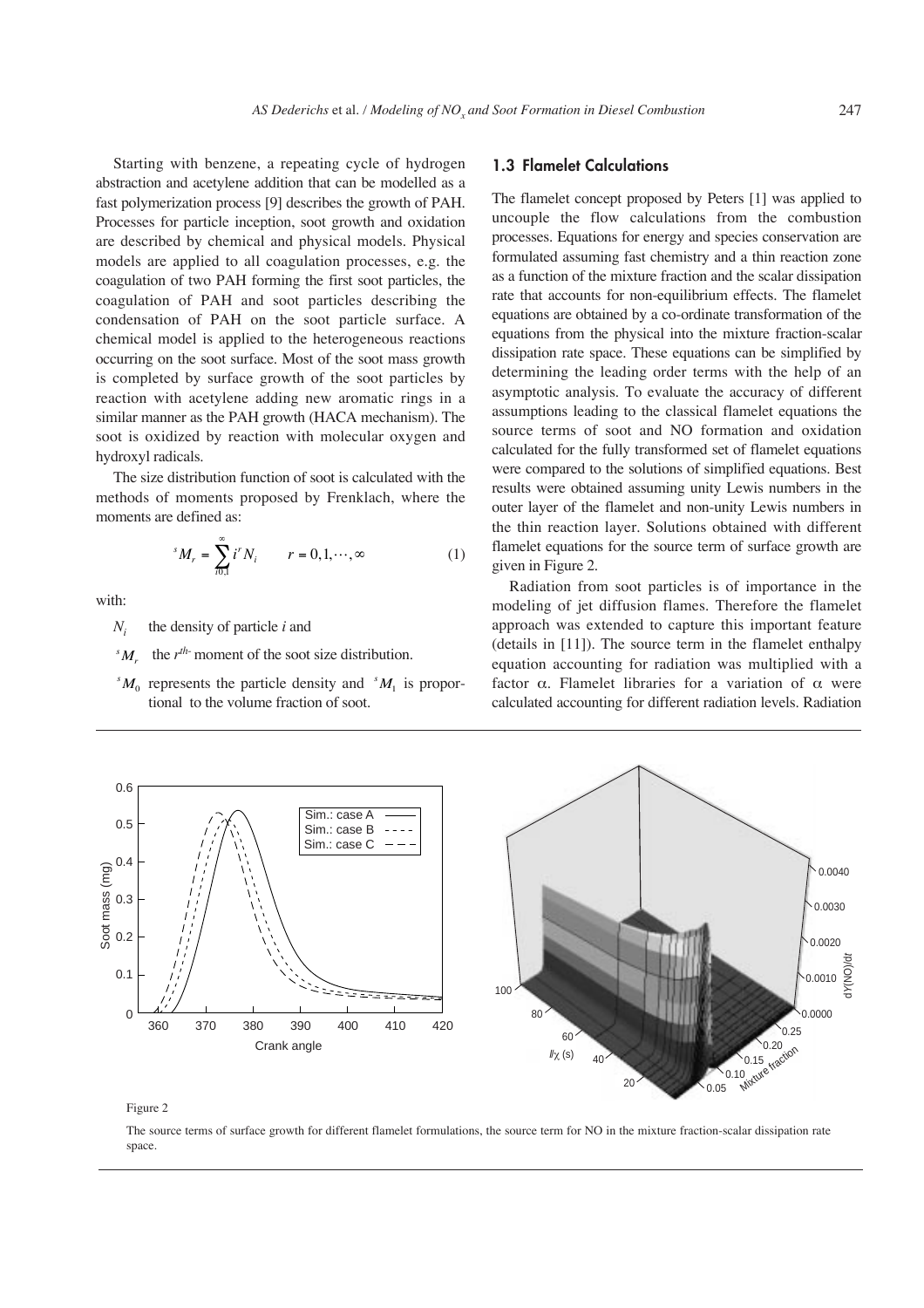heat losses were calculated in the flow field and by comparing the enthalpy at each point in the flow field with the enthalpy in the flamelet libraries the correct library could be chosen.

The soot model was incorporated in the flamelet program and flamelet libraries were calculated using a modified arclength-method. The source terms of soot volume fraction, e.g. particle inception, surface growth, oxidation and fragmentation, as well as the source terms for NO (see Fig. 2) were stored in flamelet libraries as function of the mixture fraction and the scalar dissipation rate and additional parameters required, e.g. pressure and radiation factor.

To reduce the storage requirements and the CPU time needed for the interpolation of the source terms from the library, a simplification strategy was established [7]. The source terms are fitted successively to the parameters of interest, e.g. mixture fraction, scalar dissipation rate, pressure and oxidizer temperature, and formulated as algebraic functions of these variables. The accuracy of this approach was shown to be high by Mauss *et al.* [7] comparing the different source terms and the soot volume fraction in a calculation of soot formation in a laminar methane/air diffusion flame.

The normalized source terms of surface growth, oxidation and fragmentation and the particle inception are fitted to the mixture fraction in the first step of the simplification procedure. The beta function proved to reproduce the bell shaped curves of the source terms over the mixture fraction quite adequate.

Thus the different sources are formulated in multiparameter functions and a set of parameters obtained by applying the simplification procedure to the flamelet library. Calculating the source from the multi-parameter function not only reduces the storage needed for the library but also speeds up the calculation within the CFD code.

# **2 CFD CALCULATION**

Different CFD codes using different combustion models were used together with the submodel for soot and NO formation. Additional transport equations for the Favreaveraged mean and the variance of mixture fraction were added to the system of equations. The mean and the variance of the scalar dissipation rate were modelled according to [1]. The source terms for the transport equations of soot volume fraction and NO massfraction were closed by assuming a beta function like distribution for the mixture fraction and a log-normal distribution for the PDF of the scalar dissipation rate. The soot model could be implemented in the CFD codes without major changes being necessary to the main codes. The soot model part of the code consists of a separate subroutine in which the detailed flamelet library is summarized in the form of simple analytical functions as described above. These modifications to the code resulted in only a minor increase, approximately 20%, of the overall CPU time required for a run. The calculations become even faster by integrating the source terms algebraically since both the PDF of mixture fraction and the source terms are given as beta functions.

## **3 RESULTS**

The flamelet library approach for the sources of soot formation and oxidation has been tested in laminar  $C<sub>2</sub>H<sub>2</sub>/air$ jet flame first [6]. The accuracy of the reduced flamelet library approach was evaluated in a  $CH<sub>4</sub>/air$  laminar jet flame [7]. The approach was consecutively applied to a turbulent  $C_2H_4$ /air jet flame [11] including the radiative effects in the flamelet calculations as mentioned above. Turbulence was modeled with the  $\kappa$ - $\varepsilon$  model while combustion was modelled via the flamelet approach. The soot volume fraction is calculated to be in good agreement with the measurements as shown in Figure 3. Major differences between prediction and measurements occur at low heights above the burner.

Soot formation and oxidation was simulated in a spray burning under Diesel engine conditions [10]. The software package used for spray and combustion calculations was the TAFF code. This code and models therein have been described in detail elsewhere. Three engine operating conditions, differing mainly by the injection timing, were used in order to study the performance of the soot model.



Figure 3

The calculated soot mass as function of CAD for different injection timings (left), calculated soot volume fraction at different heights above the burner compared to measurements in a turbulent  $C_2H_4$ /air jet flame (right).